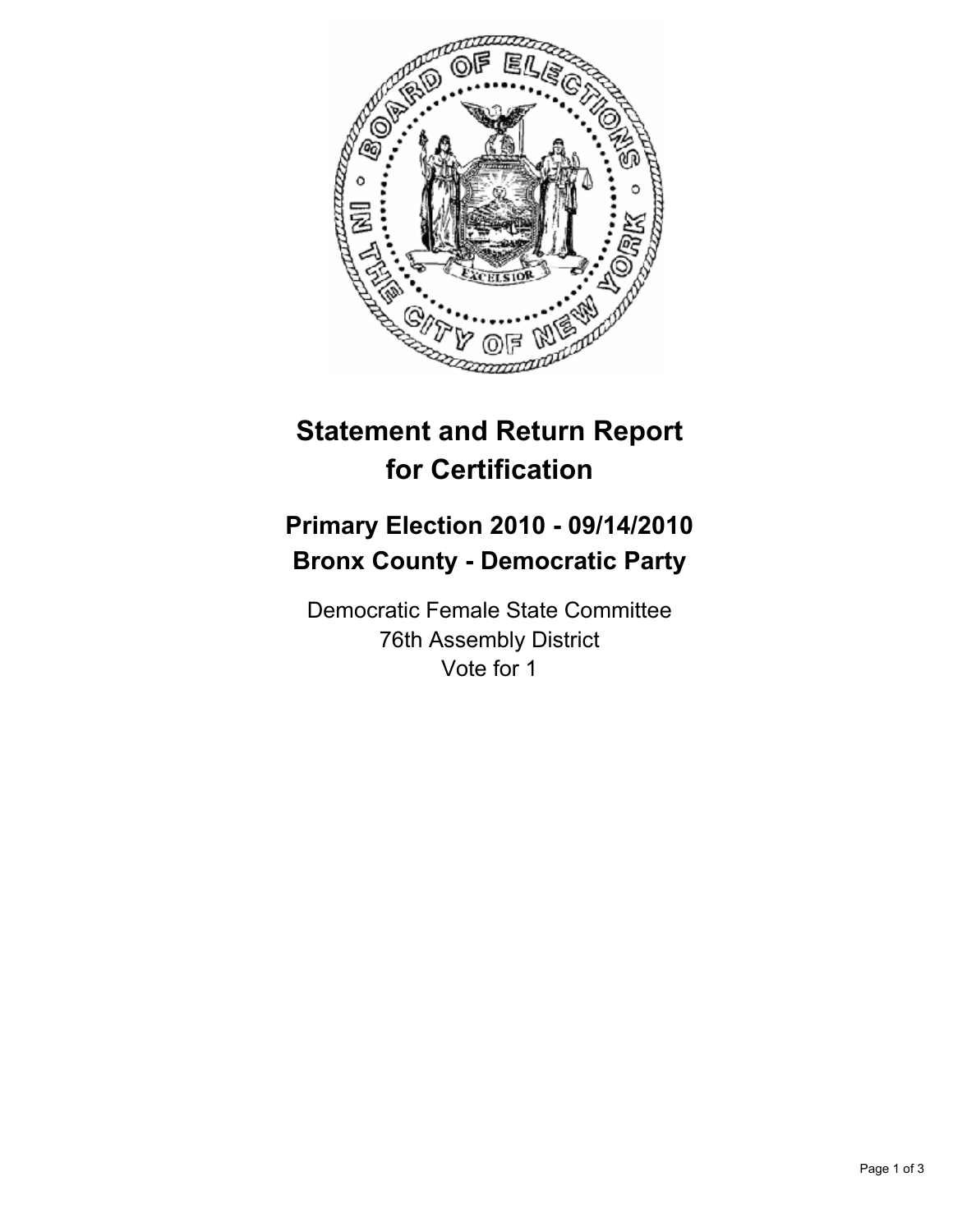

## **Assembly District 76**

| <b>Total Votes</b>          | 3,669 |
|-----------------------------|-------|
| WILMA CASTRO (WRITE-IN)     |       |
| WILFRED ESCOBAR (WRITE-IN)  |       |
|                             |       |
| SEAN COFFEY (WRITE-IN)      |       |
| NELLY MEDINA (WRITE-IN)     |       |
| MATTHEW SHUFFLER (WRITE-IN) |       |
| <b>GERALDINE LAMB</b>       | 1,567 |
| <b>BARBARA BROWN</b>        | 2,091 |
| <b>AFFIDAVIT</b>            | 105   |
| ABSENTEE/MILITARY           | 72    |
| <b>EMERGENCY</b>            | 11    |
| <b>PUBLIC COUNTER</b>       | 5,284 |